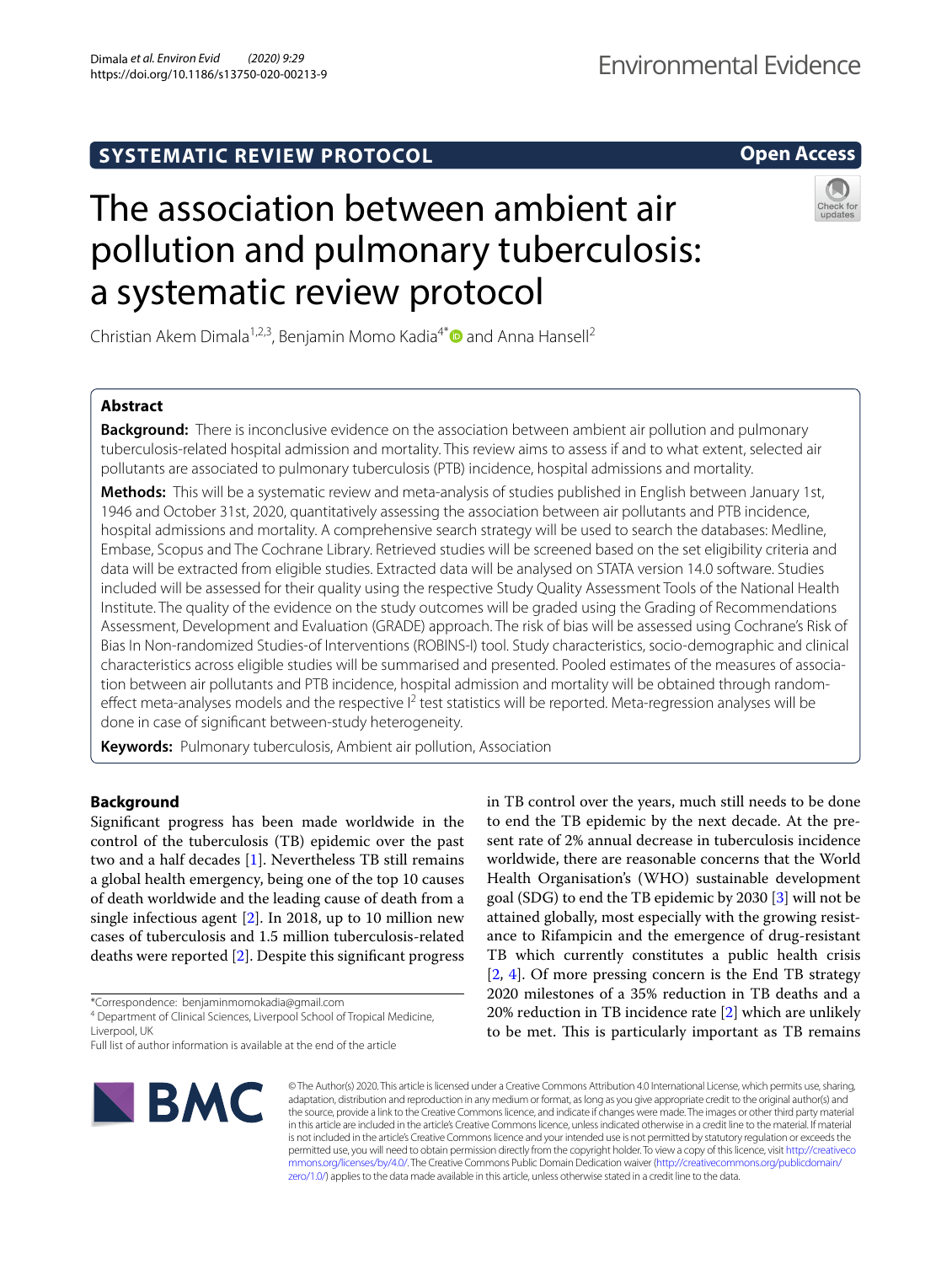a signifcant economic burden to afected households, despite being easily treatable and preventable when diagnosed and managed in an appropriate and timely manner. The commonest predisposing factors to TB infection are other health risks such as smoking, diabetes, human immunodefciency virus (HIV) and social determinants of health such as poverty, malnutrition, poor ventilation and over-crowding among others  $[2, 5]$  $[2, 5]$  $[2, 5]$ . This therefore means that attaining the WHO's SDG target of ending the TB epidemic worldwide by 2030 [\[2\]](#page-5-1) requires a multifaceted and multi-sectorial approach to TB prevention, case identifcation, management and control of its health and social determinants [[5,](#page-5-4) [6](#page-5-5)].

Addressing all known TB risk factors from all perspectives is therefore essential in tackling the TB epidemic by the end of the decade. With the increasing global urbanisation, transportation-related emissions and increased energy consumption, air pollution has become a global problem and will be an important factor to deal with in the fight against TB. This is because there are growing concerns of ambient air pollution being linked to increased TB-related hospital admissions and deaths [\[7](#page-5-6), [8\]](#page-5-7). There is a well-known association between different air pollutants and cardio-respiratory diseases in both adults and children [[9–](#page-5-8)[11](#page-5-9)]. Several large reports have linked air pollutants such as particulate matter (PM), ozone  $(O_3)$  and nitrogen dioxide  $(NO_2)$  among others to both the development and exacerbation of airway disease including asthma and COPD [\[12–](#page-5-10)[14\]](#page-5-11) and other respiratory conditions [\[15,](#page-5-12) [16](#page-5-13)]. Air pollutants when inhaled, suppress the natural defence barriers of the respiratory tract by inhibiting macrophage action and muco-ciliary clearance, and initiating a chronic infammatory response through the generation of infammatory mediators and free-radicals, thereby increasing susceptibility to infections and sensitivity to allergens [\[12](#page-5-10), [17](#page-5-14), [18\]](#page-5-15). PTB has been previously shown to be associated with indoor pollution from activities such as smoking, biomass fuel burning [[19–](#page-5-16)[21](#page-5-17)]. Despite this background knowledge of the association between indoor air pollution and PTB risk, not much has been reported about the contribution of ambient air pollution to the risk of PTB development or exacerbation. Rajaei et al. using geographical information systems, showed a possible association between long-term exposure to  $PM_{2.5}$  and CO and TB development but not with  $SO_2$ , NO, and PM<sub>10</sub> [[7\]](#page-5-6). Another study reported a potential link between  $PM_{2.5}$ ,  $PM_{10}$ ,  $SO_2$ ,  $NO_2$ and active PTB [[8\]](#page-5-7). On the other hand Hwang et al. found no link between  $PM_{10}$ , CO, NO<sub>2</sub>, O<sub>3</sub> and PTB, but rather with  $SO_2$  [\[22\]](#page-5-18). Variations in study settings, study designs and study populations could potentially account for these contrasting findings across studies. The systematic review conducted by Popovic et al. in 2018 which is the only published synthesis of studies on the link between ambient pollution and PTB to date showed mixed results [[23\]](#page-5-19). This review reported that  $PM_{2.5}$  was the air pollutant most frequently associated with PTB. This review also found no evidence of association between CO and  $O<sub>3</sub>$  and active PTB and limited evidence of associations between  $PM_{10}$ , SO<sub>2</sub>, and NO<sub>2</sub> and active PTB [\[23](#page-5-19)]. The systematic review, however, did not quantitatively assess to what extent these air pollutants might be associated to active PTB. Also, several other studies which provide more evidence on this topic were published after the systematic review. The uncertainty of which air pollutants could be linked to PTB and to what extent, is therefore amenable to further exploration.

This review will enable us to ascertain if available evidence suggests ambient air pollution is associated to PTB and to what extent these air pollutants are linked to PTB incidence, tuberculosis-related hospital admissions and deaths, by systematically reviewing and quantitatively synthesising published evidence on this topic. This is particularly relevant as identifying potentially modifable environmental determinants of PTB and the socio-demographic and clinical characteristics of at-risk population groups would greatly help to inform policy and decision making with regards to targeted control measures and prevention strategies, in line with WHO's SDG goal to end the TB epidemic in 2030. [[2,](#page-5-1) [3](#page-5-2)].

# **Objectives of the review**

This review has as primary review questions: Is ambient air pollution associated with PTB incidence, mortality and hospital admissions? And if so, what air pollutants are involved? The specific objectives of the review are:

- 1. To determine if there is an association between air pollution and PTB incidence, mortality and hospital admissions
- 2. To determine to what extent selected air pollutants  $(PM_{2.5}, PM_{10}, NO_2, SO_2, CO, O_3)$  are associated to PTB incidence, mortality and/or hospital admissions

# **Methods**

The study has been registered with the international prospective register of systematic reviews (PROSPERO registration number: CRD42020165888). The RepOrting standards for Systematic Evidence Syntheses (ROSES) for systematic review protocols [\[24](#page-5-20)] were used to report this protocol as presented in Additional fle [1](#page-4-0). Likewise, the completed systematic review and meta-analysis will be reported in accordance with the ROSES for systematic review reports. Amendments made to this protocol will be documented and justifed accordingly.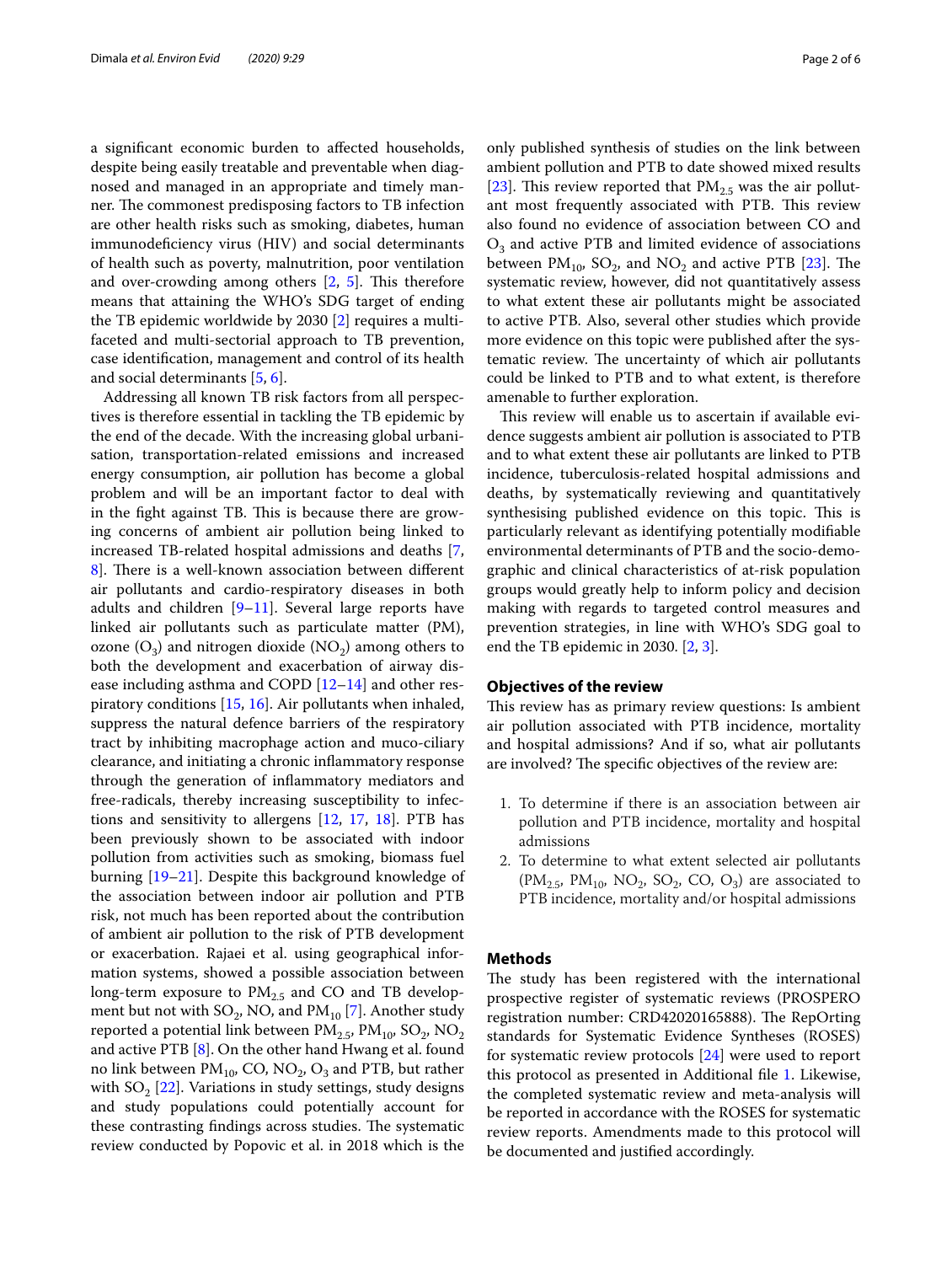# **Searching for articles**

This will be a systematic review of studies that quantitatively test for any association between ambient air pollution and PTB including drug-resistant TB. The search strategy to be used is presented in Table [1.](#page-2-0) The search will be run by two independent reviewers (CAD and BMK). The medical subject headings (MeSH) searches of the keywords; air pollution; tuberculosis, incidence, mortality, hospital admission and hospitalisation will be combined with the respective free-text searches of these keywords and more keywords using the Boolean operator 'OR'. The respective outputs from these initial searches will then be combined using the Boolean operator 'AND' to obtain the definitive search results. The databases to be searched will include Medline, Embase, Scopus and The Cochrane Library and all searches will be conducted in English. The reference list of eligible articles will be searched, but no other specialist searches will be done including grey literature search, stakeholder contacts, organisational website searches or public calls for literature.

# **Article screening and eligibility criteria** *Screening process*

Articles returned by the search will be saved on Zotero Version 5.0 reference management software from where duplicates of articles will be removed by the principal investigator (CAD). The titles and abstracts of the remaining articles will then be screened by two independent reviewers (CAD and BMK) to identify and exclude studies which are out of scope and unrelated to the study objectives. For consistency checks, the two reviewers will then check with each other the number of records they each retained for full text review to make sure their numbers match and any discrepancies will be reviewed and addressed by both reviewers. The reviewers will then review the full texts of the retained articles for their eligibility based on the study selection criteria. Thereafter, the two reviewers will compare their final eligible list of studies to ensure concordance in their selection. In case of any mismatch in the eligible studies identifed by both reviewers, these two reviewers will again review the discrepancy to agree on a fnal list. Any disagreement between the two reviewers at any point during the article screening process will be subject to arbitration by a third reviewer (AH). More studies will be assessed for eligibility by reviewing the reference list of eligible studies. A list of studies excluded following full text review will be made with the respective reasons for their exclusion.

# *Eligibility criteria*

The following studies will be included:

- 1. Studies published in English between January 1st, 1946 and the date of the search
- 2. Population: Studies focused on patients of all ages with confrmed PTB including drug-resistant TB
- 3. Exposure: Studies that report on any of the air pollutants; carbon monoxide (CO), nitrogen dioxide (NO<sub>2</sub>), sulphur dioxide (SO<sub>2</sub>), ozone (O<sub>3</sub>), particulate matter  $\leq$  2.5 micrometres (PM<sub>2.5</sub>) and/or particulate matter  $\leq 10$  micrometres (PM<sub>10</sub>)
- 4. Comparator: more or less air pollution
- 5. Outcomes: Studies that report risk of TB incidence, hospital admission and/or mortality from PTB or some other measure of efect from which the risk or odds ratios can be calculated
- 6. Study design/Other: Cross-sectional, case–control, cohorts, case-crossover and time-series studies that report on the association between ambient air pollution and PTB.

The following studies will be excluded

1. Population: Studies that report on patients of all ages with respiratory diseases other than PTB and studies that report on extrapulmonary TB rather than PTB

# <span id="page-2-0"></span>**Table 1 Ovid Medline and Embase Search Strategy for study on the association between ambient air pollution and pulmonary tuberculosis**

|    | Search # Search words                                                                                                                                                                                                                                                                                                  |
|----|------------------------------------------------------------------------------------------------------------------------------------------------------------------------------------------------------------------------------------------------------------------------------------------------------------------------|
|    | Air pollution (MeSH terms) OR air pollution OR ambient air pollution OR outdoor air pollution OR air pollutants OR environmental pollutants<br>Carbon monoxide OR CO OR Nitrogen dioxide OR NO <sub>2</sub> OR Sulphur dioxide OR SO <sub>2</sub> OR Ozone OR O <sub>3</sub> OR Particulate matter OR PM <sub>10</sub> |
| 2  | Tuberculosis (MeSH) OR tuberculosis OR pulmonary tuberculosis OR TB OR mycobacterial infection OR mycobacterium OR drug-resistant<br>tuberculosis OR multidrug-resistant tuberculosis OR MDR-TB OR XDR-TB                                                                                                              |
| 3. | Incidence (MeSH) OR hospital admission (MeSH) OR hospitalisation (MeSH) OR mortality (MeSH) OR incidence OR admission OR mortality<br>OR death                                                                                                                                                                         |
| 4  | #1 AND #2 AND #3                                                                                                                                                                                                                                                                                                       |

*MeSH* Medical Subject Headings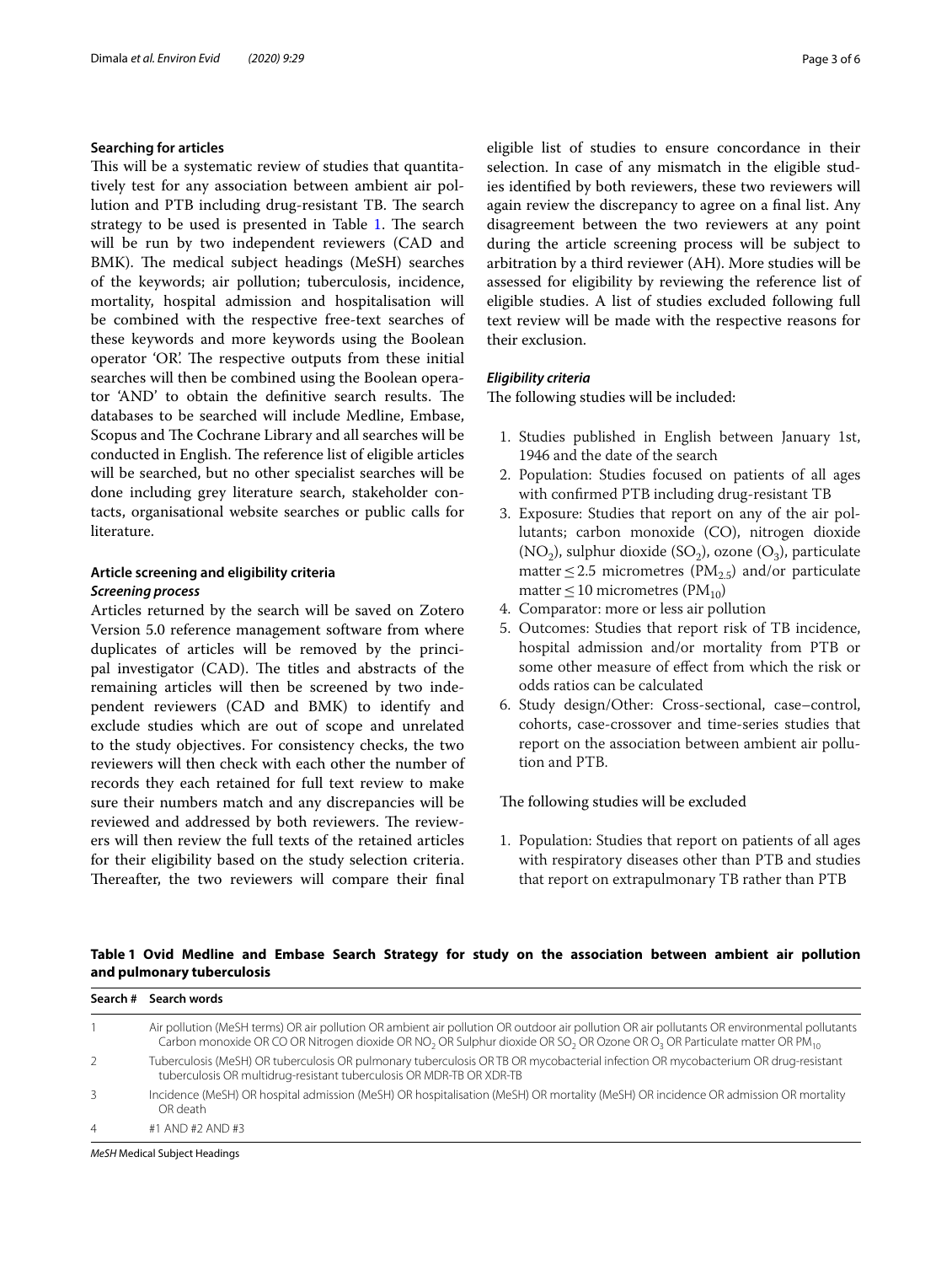- 2. Exposure: Studies reporting exclusively on indoor air pollution with no assessment of ambient or outdoor air pollution
- 3. Outcomes: Studies reporting outcomes related to PTB in combination with other respiratory diseases. Studies from which data on measures of efect/association such as relative risk, risk ratios and odds ratios are inadequately reported
- 4. Study design/Other: Conference abstracts, editorials, letters, opinion papers, same studies published in different journals with the same or a diferent title

For prospective studies with multiple publication of their results over time, only the most recent publication that provides adequate quantitative data will be considered for the meta-analysis. Data from single-pollutant models will be given preference over data from multipollutant models for studies that provide both. Data from multi-pollutant models will be considered if there is consistency in the air-pollutants considered in the multipollutant models across two or more studies. Adjusted measures of efect/association will be given preference over crude measures when both are reported.

## **Study validity assessment**

Assessment of study quality and risk of bias will be done by two independent reviewers (CAD and BMK). Particular attention will be paid to; the study designs; the availability of clearly reported measures of efect/association on the outcomes of interest; and the reporting and control of confounders. The quality of studies will be graded as poor, fair, good using appropriate Study Quality Assessment Tools of the National Health Institute/National Heart, Lung and Blood Institute (NHI/ NHLBI)  $[25]$  $[25]$ . The criteria used by the quality assessment tool assess the method of randomisation of the participants to the study, treatment concealment, blinding of participants and investigators, the similar across groups at baseline, the drop-out rate, the extent of adherence of participants to the intervention protocol and the reported sample sizes. The study quality will be considered during study synthesis to assess its efect on the overall results. The risk of bias will be assessed using Cochrane's Risk Of Bias In Non-randomized Studies-of Interventions (ROB-INS-I) tool [\[27\]](#page-5-22).

The quality of the cumulative evidence on the outcome measures (hospital admissions and mortality) will be assessed and graded as high, moderate, low and very low, using the Grading of Recommendations Assessment, Development and Evaluation (GRADE) approach on the bases of the study limitations, inconsistencies, indirectness, imprecision and publication bias [[26\]](#page-5-23).

# **Data coding and extraction strategy**

Meta-data (frst author and publication year), and data on study methods and outcomes of interest will be extracted by the principal investigator (CAD) from the eligible studies, including: Study location (region, country and city or province or county), study design, socio-demographic and clinical characteristics of study participants, study duration, data on pollutants of interest  $(CO, NO<sub>2</sub>)$ ,  $SO_2$ ,  $O_3$ ,  $PM_{2.5}$  and  $PM_{10}$ ), the average ambient temperature over the study period, incidence of PTB during study duration, measures of efect/association (risk ratios, odds ratios, hazard ratio, relative risk, percentage change, and their respective confdence intervals) of unit increments  $(in \mu g/m^3)$  in the various air pollutant concentrations on the incidence, mortality and hospital admissions due to PTB and confounders reported by the respective studies. Air pollutant data collected will include the method of measurement of air pollutants' concentration and the median and/or mean pollutant concentrations during the study period. Air pollutant concentration units of measurement considered will be  $\mu$ g/m<sup>3</sup>, parts per million (ppm), and parts per billion (ppb). Where diferent units of air pollutant concentrations are reported, appropriate conversions will be done according to standards to ensure consistency. Where studies provide sufficient data, the appropriate measures of efect and association will be calculated accordingly and added into the data extraction sheet. Potential efect modifers and confounder such as study location, temperature and seasonality will also be recorded. Relevant missing and unclear data will be sought by directly contacting the authors of the respective studies by their provided emails and will be added to the data extraction sheet once provided. All data extracted and the coding will be double-checked for errors by a second investigator (BMK) and discrepancies in entries will be settled by discussions between both investigators. Disagreements between the investigators will be subject to arbitration by a third investigator (AH). Data will be extracted unto a Microsoft excel office 365 sheet and exported to STATA version 14 statistical software for analysis. Extracted data will be made available as Additional fle [1](#page-4-0).

# **Data synthesis and presentation**

A narrative synthesis of the study characteristics (study location, study design, study duration and total participants) will be presented and this will be complemented by fgures and tables summarising descriptive statistics such as a means, and frequencies of the socio-demographic and clinical characteristics of the participants in the various studies. Meta-analyses will be done using random-efects models to account for the possibility of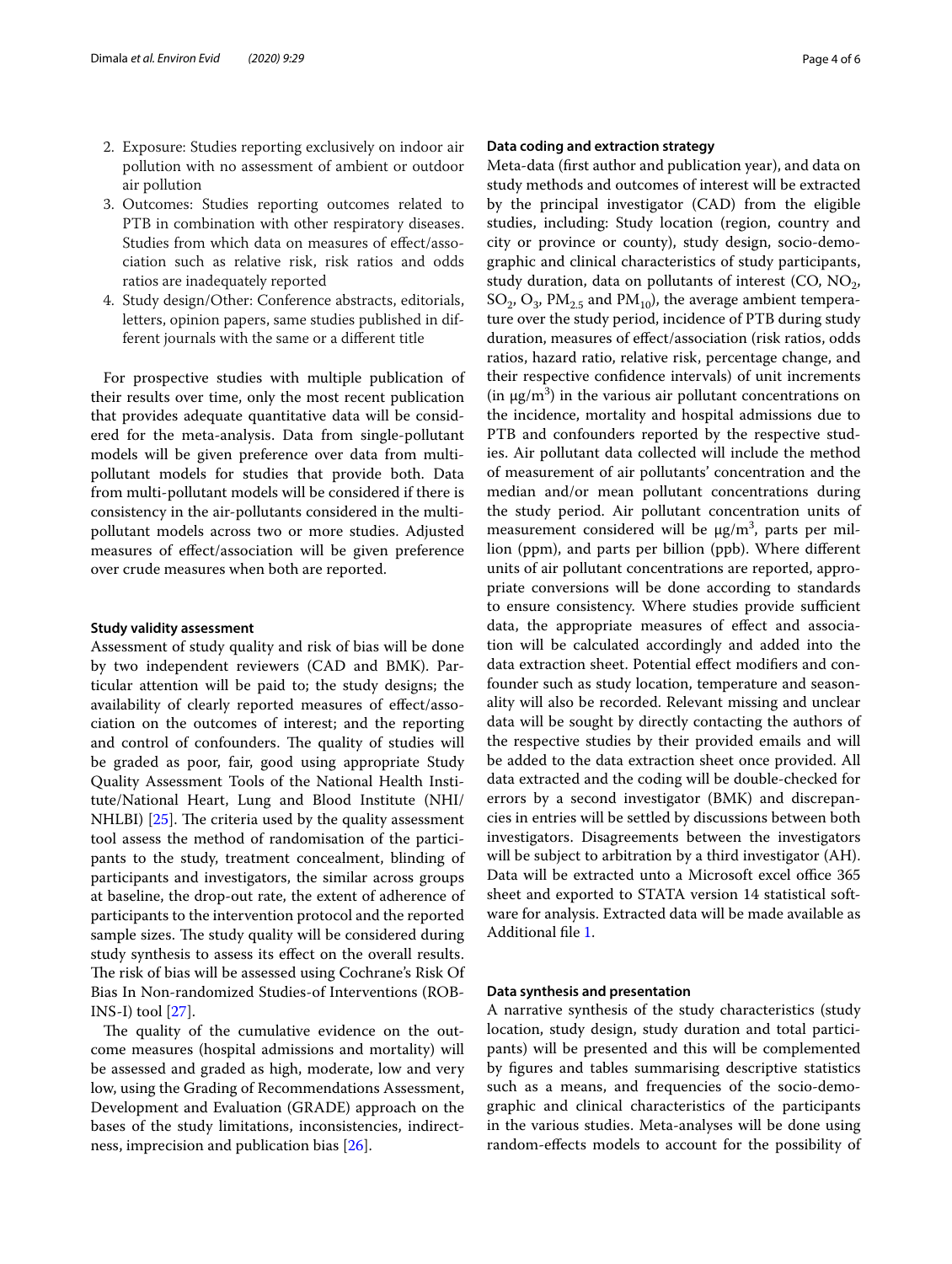between-study heterogeneity. Studies with incomplete or missing data and studies from which appropriate measures of efect/association (risk ratios, odds ratio, hazard ratios, relative risk and percentage change) cannot be derived, will not be included in the meta-analysis. The frst and second study objectives will be addressed by deriving random-efect pooled estimates for the measures of association between the various air pollutants and the outcomes of interests (hospital admission and mortality) gathered from the various studies. Heterogeneity between studies will be assessed using the Cochrane's Q test and the  $I^2$  test statistic reported as a measure of the extent of this heterogeneity. Meta-analysis fndings will be summarised in tables and forest plots. Studies assessing exposure to air pollutants at diferent levels (individual versus population-level) will be analysed separately. Likewise, studies with diferent methods of measuring air pollutant concentrations will be analysed separately. If data collected allows for the possibility of combining the meta-analysis for studies that used diferent methods of measurement of air pollutant concentrations, then sub-groups analyses according to the various methods of measurement of air pollutant concentration in the atmosphere will also be done to assess their impact on the overall results. Meta-regression analyses will also be done to assess for between-study heterogeneity and explore other parameters that could afect PTB distribution such as study year, duration and location. Graphical and Statistical assessments of publication bias and small study efect will be conducted by ways of funnel plots and Harbord's and Peter's statistical tests respectively [\[28](#page-5-24)]. Meta-regression analyses will be done to explore potential factors that could account for between-study heterogeneity, if any.

The RepOrting standards for Systematic Evidence Syntheses (ROSES) for systematic review protocols [[28](#page-5-24)] were used to report this protocol as presented in Additional fle [1](#page-4-0). Likewise, the systematic review and meta-analysis proper once completed will be reported in accordance with the ROSES for systematic review reports. Amendments made to this protocol will be documented and justified accordingly. The findings of this study will be published in a peer-reviewed journal and made widely available to the respective health institutions and health care providers and patients.

We envisage some limitations to this review. The review may overestimate the efect of the various air pollutants and their contribution to the development of PTB. This is because the nature of clinical presentation of the cases admitted to hospital and the synergistic efect of several pollutants makes it clinically impracticable to quantify with precision the impact of the individual air pollutants. Preferentially selecting data from single-pollutant models and including multi-pollutant models including the same air pollutants will help minimise this confounding efect. Also, this study does not take into consideration the contribution of household/indoor air pollution to the increased risk of hospital admission and mortality from PTB, as well as the contribution of other comorbidities or health conditions. Finally, as with all ecological studies, this study will be limited by the ecological fallacy which means individual level exposures to air pollutants cannot accurately be predicted from measurements at city or country level and consequently, associations we may observe after aggregating data from cities or countries may not necessarily hold at the individual level in these populations.

# **Supplementary information**

**Supplementary information** accompanies this paper at [https://doi.](https://doi.org/10.1186/s13750-020-00213-9) [org/10.1186/s13750-020-00213-9](https://doi.org/10.1186/s13750-020-00213-9).

<span id="page-4-0"></span>**Additional fle 1.** The RepOrting standards for Systematic Evidence Syntheses (ROSES) for systematic review protocols for the systematic review protocol on the association between ambient air pollution and pulmonary tuberculosis.

#### **Acknowledgements**

Not applicable.

#### **Authors' contributions**

CAD and AH conceived and designed the experiments. CAD produced the manuscript. BMK and AH reviewed the manuscript. All authors read and approved the fnal manuscript.

#### **Funding**

None.

## **Availability of data and materials**

Not applicable.

#### **Ethics approval and consent to participate**

This systematic review and meta-analysis does not require ethical approval as it entails a synthesis of data collected from several primary studies. No primary data collection from patients will be done for this systematic review.

#### **Consent for publication**

Not applicable.

#### **Competing interests**

The authors declare that they have no competing interests.

#### **Author details**

<sup>1</sup> Health and Human Development (2HD) Research Network, Douala, Cameroon. <sup>2</sup> Centre for Environmental Health and Sustainability, University of Leicester, Leicester, UK.<sup>3</sup> Infectious Diseases Unit, University Hospitals of Leicester NHS Trust, Leicester, UK. 4 Department of Clinical Sciences, Liverpool School of Tropical Medicine, Liverpool, UK.

# Received: 25 August 2020 Accepted: 17 November 2020Published online: 25 November 2020